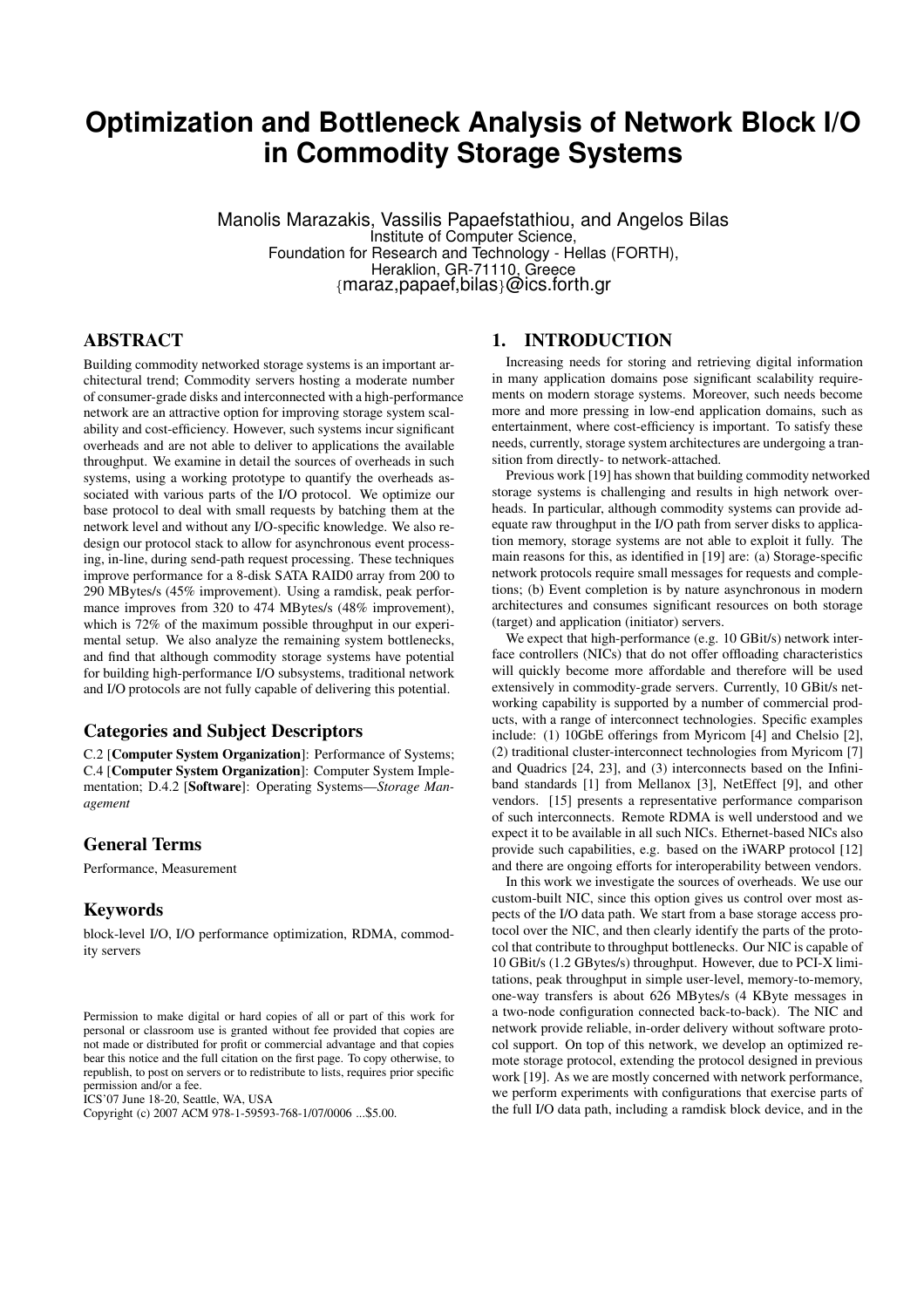end we also present results from real disks as well.

We consider how overheads from (a) small messages and (b) asynchronous event processing can be mitigated. For (a) we use a batching technique that operates at the network layer and transparently batches small messages (requests and completions) in the network queues both at the initiator and the target sides. The send-path in the I/O protocol stack, detects small messages in the network queue and issues a single remote DMA write request for a batch of messages, without interpreting their contents. The receive-path transparently treats this batch as multiple requests arriving concurrently, and services all requests and completions it includes. In all cases, data transfers (each of 4-KByte size) are serviced one by one. For (b) we modify the I/O protocol stack, both the send and receive path to allow for asynchronous event completion at any point during processing. Traditionally, asynchronous event completion occurs in interrupt handlers. Our base protocol uses asynchronous events only for remote messages. Local completions (e.g. for DMA transfers) are handled with a lightweight polling mechanism. Moreover, our base protocol performs batching of interrupts. In this work, we modify the protocol structure to allow execution of completion tasks not only in interrupt contexts (in the receivepath), but during the send path as well.

These optimizations improve end-to-end performance from 320 to 474 MBytes/s, when using a ramdisk. We see that our technique for processing completions during send-path processing is very effective in reducing (on average) the number of interrupts from one-every-8 requests to one-every-64 requests both at the target and the initiator. Both techniques are most effective when the workload consists of multiple concurrent threads. This results in more concurrent requests that provide more opportunity to process I/O completion events in the send-path.

When using eight SATA disks in a RAID0 array that offers a maximum throughput of about 450 MBytes/s, our base protocol achieves a maximum throughput of about 200 MBytes/s, whereas our enhanced protocol increases this by 45% to about 290 MBytes/s. At this point, the single PCI-X bus at the target becomes the limiting factor, as it has to carry the data traffic twice; For reads, the data is moved from disk to memory, and then moved again from memory to the network.

We then examine the remaining bottlenecks that limit end-toend I/O throughput to 474 MBytes/s compared to the 626 Bytes/s achievable with at user-level. In our analysis we replace pieces of the protocol and create three "fake" configurations that exclude certain overheads. In this manner we are able to exactly pin-point limitations. We find that the throughput of the "fake" configurations is limited by CPU overheads (mostly at the target side).

Overall, we find that high performance I/O is possible over commodity components. However, the protocol used for remote storage access, needs to be designed specifically for dealing with limitations of commodity systems for small messages and for asynchronous event processing.

The rest of this paper is organized as follows. Section 2 presents the necessary background from previous work, including an overview of the RDMA-capable NIC used. Section 3 presents our protocol optimizations for batching and asynchronous event processing. Section 4 presents our performance evaluation and analysis of remaining bottlenecks. Section 5 presents related work. Finally, Section 6 draws our conclusions.

## **2. BACKGROUND**

Current research efforts examine the feasibility of attaching storage to large systems through system area networks. The proposed architectures usually attach 4-32 (low-end) SATA disks to storage

controllers that are similar to today's PCs equipped with low-end disk controllers. These *storage nodes* are then attached to a system area network accessible by application servers. Although variations of this architecture exist, overall most proposals follow the basic trend of building on commodity components.

In this work, we start from the remote block-level storage system described in [19, 18]. This system relies on a high-performance network interface card (NIC) capable of performing remote DMA (RDMA) write operations, and delivering transfer completion notifications. The original version of the NIC used two such links; in this work we use an enhanced version that combines four Rocket I/O [5] links to achieve 10 GBit/s data rate. The NIC is a 64-bit PCI-X [21] peripheral, running at 100 MHz.

Such systems require an I/O protocol for accessing storage remotely, through the interconnect. In our previous work [19], we designed a block-level I/O protocol stack, consisting of kernel modules for the initiator and target sides of the I/O path. The initiator and target modules provide remote storage access at the block-level in the kernel. All applications at the initiator can access the remote block device, as if it were a directly-attached physical block device. This guarantees *transparent* access to the remote storage available at the target. As a result, we can for example construct file systems on top of a remote block device. Overall, the initiator's primary task is to forward I/O requests to the target, receive notification of completion, and finalize the I/O requests by invoking the appropriate call-back function for each application block request. Our base block-level I/O protocol encapsulates all performance-critical I/O commands and their resulting data and completion notifications into RDMA operations.

Our previous work [19] presents the design of the I/O protocol and a number of optimizations for (1) reducing protocol messages, (2) dynamically coalescing interrupts, and (3) statically batching I/O requests. We find that, despite these optimizations, the system achieves a maximum of 320 MBytes/s when using a ramdisk and a maximum of 200 MBytes/s when using real disks (8 SATA disks in a RAID0 configuration capable of about 450 MBytes/s).

In this paper, we extend our previous work, as follows:

- We present a more elaborate technique for eliminating interrupts related to both I/O commands at the target and I/O completions at the initiator. This technique relies on a hybrid polling scheme, that enables to process I/O completions while still in a send-path context and, symmetrically, to recover and issue I/O commands at the target while still in a receive-path context.
- We explore the performance characteristics of a range of "fake" configurations that constitute aprts of the real I/O data-path between the initiator and the target. This approach allows to highlight the performance limits along the I/O data-path.
- We consider in our experimental evaluation the relationship between interrupt counts and CPU utilization, at both the initiator and the target, with the throughput levels achieved, for a varying number of I/O issuing threads.

For our purposes, we define a commodity-grade server as a host machine that incorporates mostly mainstream hardware components, selected based on their cost/performance ratio rather than their native performance and/or reliability potential. Specifically, we focus on machines running general-purpose OS kernels, and hosting only a moderate number of low-cost disks, without use of specialized storage device controllers (such as FibreChannel [14]). Moreover, we assume that such a server is dedicated to a sole I/Orelated role (either initiator or target). Our current experimental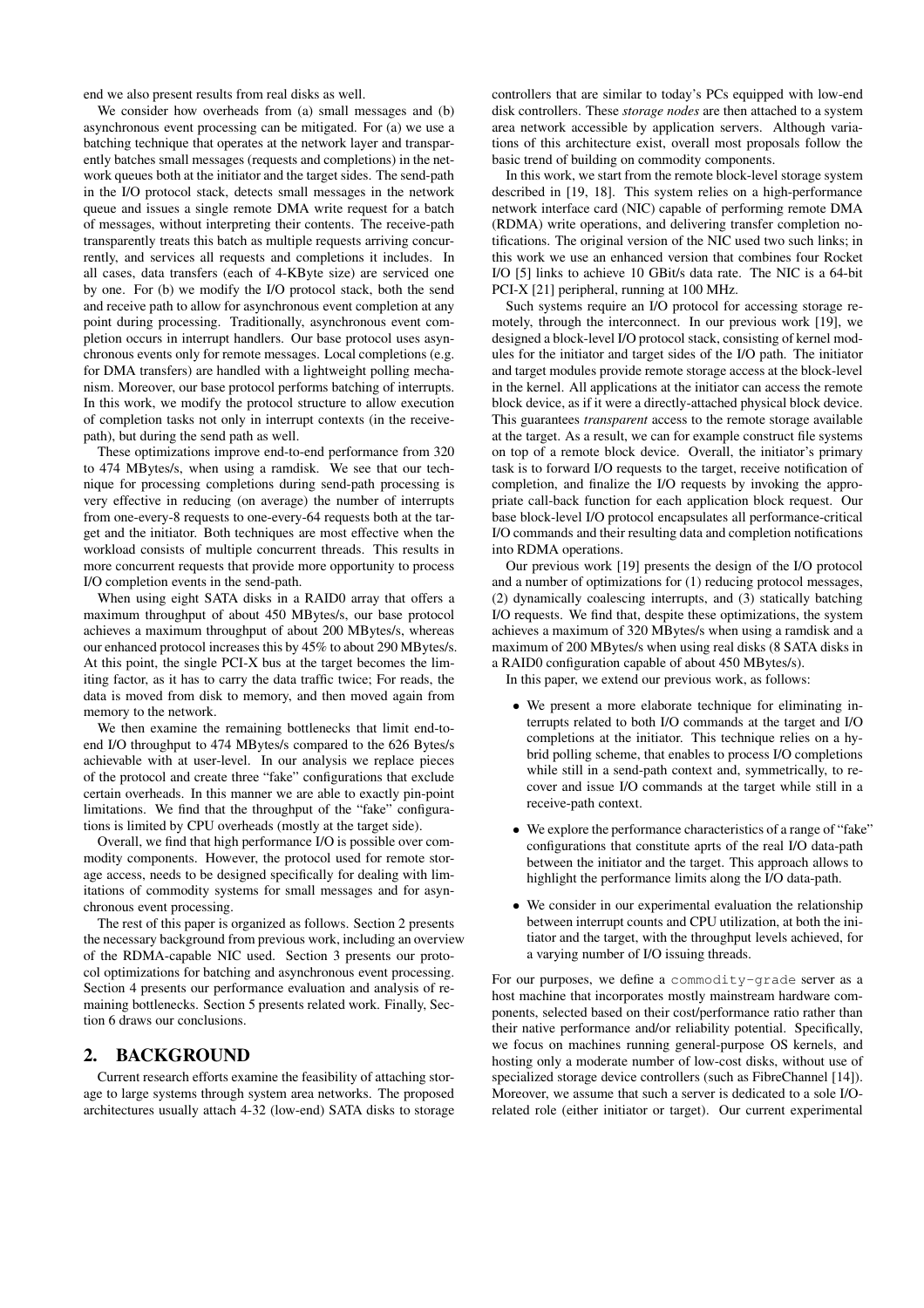system relies on a PCI-X bus-based NIC; we expect that NICs based on the PCI-Express [6] serial-lane standard will become more affordable, allowing commodity-grade servers to take advantage of its robust flow-control mechanisms and its performance potential [20, 16].

# **3. PROTOCOL DESIGN**

In this section we outline the base protocol for remote blocklevel I/O, and then describe optimizations aimed to improve its efficiency.

#### **3.1 Base Protocol**

The base remote block I/O protocol [19] makes use of RDMA operations to forward block read and write requests from the initiator to the target. Both the target and the initiator maintain circular queues for I/O commands and completions, respectively, as well as a pool of page-sized data buffers. At both sides, the local host only consumes entries from its queue, whereas the remote host only adds entries to this queue. Data blocks involved in read and write block-level I/O requests are directly transferred to remote buffers with RDMA writes, without going through the queues.

In the case of remote write I/O operations, the initiator selects one of the available reserved pages and transfers in that page the data to be written to block storage. The target uses this page for issuing the requested I/O operation. Upon completion, the target notifies the initiator of the outcome and the initiator marks the page as available for use in subsequent requests. In the case of remote read I/O operations, the initiator indicates the address of the page, as specified by the local OS kernel's block I/O framework, where the data from the remote block storage should be placed. The target reserves a local page to issue the requested I/O operation. Upon completion, the target transfers via remote DMA the data from its local page to the initiator's page. The base protocol incorporates three optimizations:

- It reduces the number of messages required for managing the request queues by eliminating explicit updates to queue head/tail pointers. Instead, it uses special markers in each I/O request to differentiate valid from invalid requests.
- To reduce the number of interrupts, the protocol statically batches interrupts when I/O requests are prepared and issued at the initiatorside. The protocol marks only the last 4-KByte request of a longer sequence of requests for generating an interrupt at the target. This triggers interrupts at the target side only every few requests.
- To further minimize the number of interrupts asserted at each node the base protocol employs an *interrupt silencing* technique, as follows: Interrupt handlers are organized in two parts, a non-interruptible part that runs as soon as the interrupt is delivered and an interruptible one that may be scheduled for execution through the system scheduler. The bottomhalf handler, when scheduled, will process all requests present in the command queue. In the meantime, the NIC may deliver additional requests, which however, will not cause additional interrupts. When the bottom-half handler has finished processing all requests in the queue, it enables NIC interrupts. Since the bottom-half handler is interruptible, we ensure that there is no race condition between enabling interrupts and returning from the bottom-half handler by rechecking for new requests in the command queue as soon as interrupts are enabled. In this manner, at high loads no in-

terrupts are delivered as long as a node is processing other requests.

# **3.2 Asynchronous event processing**

Our previous work has shown that although these optimizations are effective, overall system throughput is still lagging significantly compared to raw hardware performance. We see that interrupts counts are still high, despite the base protocol optimizations. For this reason we introduce the following extensions: static target-side interrupt batching and send-path asynchronous event processing.

First, we extend the simple batching technique used at the initiator to also apply to the target side. Responses prepared by the target are marked appropriately so that longer sequences generate interrupts every few responses. This statically reduces the number of interrupt service routine activations at the initiator, thus, lowering its overall CPU utilization. Target-side interrupt batching is somewhat different in each design and implementation as the target does not have access at once to all responses that correspond to a single user-initiated I/O operation. Responses are generated only as each 4-KByte request is being completed by the physical-disk driver at the target, thus requiring additional state. To effect batching of interrupts at the initiator, the target counts the number of completions that correspond to I/O commands that had been setup to trigger an interrupt at the target. We have experimentally determined that a good value for batching interrupts at the initiator is 8, whereas at the target the batching-factor is 2.

Then we examine how asynchronous events can be further reduced by processing them inline during send-path processing in the I/O stack. The basic idea is that I/O completions are especially harmful at high I/O request rates. However, when there is a large number of I/O requests, the system tends to spend more time in the send path of the I/O stack. Thus, there is opportunity to process in-line completions of previous requests that have already arrived at the initiator. Doing so can reduce significantly the need for interrupts and context switches.

To achieve in-line processing of request completions (and all asynchronous events) we need to ensure proper synchronization between the interrupt context and the send-path. The send-path at the initiator checks for I/O completions as soon as it finishes posting all pending I/O requests. Checking is done by polling the I/O completion queue for new arrivals, while keeping interrupt delivery from the NIC disabled.

Although our initial approach was to stop polling for completions as soon as the arrival queue was found empty, it turns out that a different, simple heuristic is very effective: As long as at least one I/O completion is found in the arrival queue, the protocol keeps polling the queue until it retrieves an I/O completion that has the interrupt bit set. This heuristic combines static interrupt batching information at the target with inline processing at the initiator and results in significant reduction of interrupts.

After posting pending I/O commands, if the send-path finds no I/O completions pending, it will finish its execution, leaving interrupt delivery from the NIC enabled; later arrival of an I/O completion will be able to trigger an interrupt that will lead to I/O completions being processed.

This coupling of the send-path with the receive-path processing is also applied at the target side. The code that posts I/O completions checks for new I/O commands before completing its execution. In this manner, we strive to issue new I/O commands as soon as possible, without incurring the overhead of having to schedule an interrupt-handling context.

We expect this optimization to be most effective for the smaller I/O request sizes, in particular in the case of a single I/O issu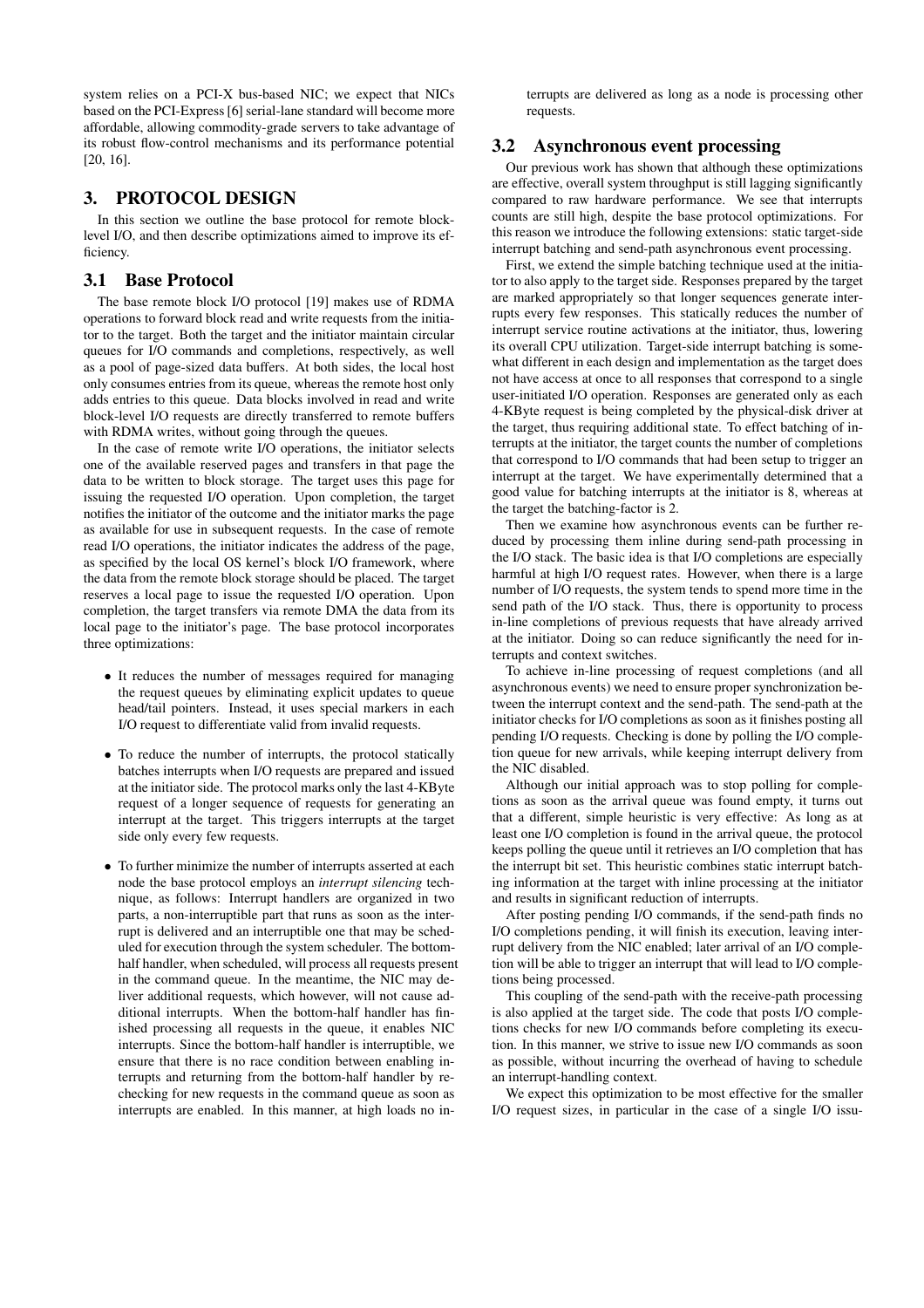ing thread. With more threads, and especially with large request sizes, we expect to find several pending-to-be-processed I/O commands and completions, at the target and at the initiator respectively. Moreover, the CPU utilization of the initiator is expected to be higher, since the send-path code spends some of its time polling.

# **3.3 Small RDMA-request batching**

Due to the high initiation cost over the PCI-X bus and the overhead associated with PCI-X arbitration, small messages have a significant negative impact on performance. To reduce the overhead from posting RDMA descriptors for small RDMA transfer requests, such as those encapsulating I/O commands and completions, we introduce batching at the network layer in the I/O stack.

The initiator's block I/O layer in the send-path fills-in the network request queue as before. However, the network layer, instead of issuing an RDMA request for each separate request in the queue, it issues an aggregate transfer request. Currently, each aggregate request consists has a size of 4 KBytes (page size). For read requests the send-path code just sends the aggregate request to the target, where the separate commands are placed in consecutive positions of the I/O command queue. For write requests, the send-path also posts RDMA transfer descriptors for the page-sized data blocks to be written by the target to the disks.

This batching technique is also applied at the target for the I/O completion messages. Thus, under a sequential I/O workload both sides take steps to reduce the overhead of posting RDMA descriptors. Since I/O commands and completions consume 64 bytes in our current implementation of the remote I/O protocol, we can fit up to 64 such message in a page-sized buffer, which is currently the maximum RDMA transfer size.

# **3.4 I/O Path**

Figure 1 illustrates the data path that needs to be traversed for each remote I/O operation: I/O request processing starts at the I/O initiator node, after the data consuming application (data producing application in the case of writes) issues I/O system calls to the local OS kernel. I/O requests reach the block-device driver that implements the initiator's side of the remote block-level I/O protocol (marked IBD in Figure 1). At this point, I/O commands are encapsulated in messages that are transmitted by issuing RDMA operations. This step entails posting RDMA transfer descriptors to be consumed by the NIC. Posting the RDMA descriptors involves PCI-X writes. Actual transfers from the initiator's host memory involve PCI-X reads, from a "pinned" memory region reserved for I/O commands, without the need for a data copy by the NIC driver. Messages are serialized and encoded for transmission over the set of RocketIO links. The NIC at the target collects incoming messages (deserialization and decoding), and directly places them into the target host's memory. After placement of an I/O command, the NIC can trigger an interrupt to notify the target's side of the I/O protocol (marked TBD in Figure 1) of the new arrivals. The target issues the I/O commands to its locally-attached block devices. This step is handled asynchronously, as the target will be notified of I/O completions via a local interrupt raised by the storage device controller. I/O issue and transfer of commands and data by the target to/from the storage devices involves DMA operations over the target's PCI-X bus. Once the target is notified of local I/O completion, it transmits the corresponding data to the initiator together with an I/O completion message, by posting RDMA descriptors. The I/O completion is set to trigger an interrupt at the initiator, so that the IBD driver can locally complete the corresponding I/O request. Writes are handled in a corresponding manner, again by traversing the data-path between initiator and target.

# **4. PERFORMANCE EVALUATION**

In this section we first present our experimental platform. Then we present a performance evaluation of our optimized protocol and finally, we discuss the remaining system bottlenecks.

# **4.1 Experimental Setup**

The prototype we use in our experiments consists of two Dell 1600SC servers, each with a single Intel Xeon CPU, running at 2.4 GHz, 512 MBytes of main memory, and two 64-bit PCI-X slots running at 100 MHz. One of the nodes serves as I/O target, with 8 directly-attached SATA Western Digital disks (WD-800), connected to a BroadCom RAIDcore BC4852 controller. Total capacity is 614.1 GBytes. On the I/O target node, the storage controller and the NIC occupy slots on the same (only available) 100 MHz PCI-X bus. The two nodes have a dedicated IDE system disk, and two types of interconnects: a Gigabit Ethernet adapter for system administration and monitoring, and our custom NIC for all data transfers. The results presented in this section were obtained with these two endpoints, connected back-to-back, with 4 RocketIO serial links (i.e. without an intervening switch).

In our block-storage experiments we use a RAID-0 volume for all disks at the storage node. We build this volume using the Linux multi-disk (MD) driver with the stripe size set to 128 KBytes. The initiator binds to the storage node and its single (RAID) volume through our I/O path. The remote volume appears locally as a regular block device, indistinguishable from local devices. Each of the 8 SATA disks attached to our storage node is capable of a sequential I/O rate in the order of 60 MBytes/s for both read and write accesses, with an average seek latency of 14 milliseconds.

In our evaluation we use the xdd benchmark [13] with the "direct I/O" (-dio) option to bypass the initiator's buffer cache. We generate sequential I/O workloads, in order to achieve close to peak I/O performance for the various system components. We vary the request size from 64 up to 512 KBytes. Each experiment transfers a total of 4 GBytes (a total volume of 1048576 4-KByte data blocks) between the initiator and the target. The metrics that we report in our experiments are summarized in Table 1. We vary the number of I/O issuing threads (q) from 1 to 4.

# **4.2 Optimized Protocol**

Figure 2 shows the I/O throughput using the base I/O protocol for a remotely-accessed ramdisk block device. We achieve up to 320 MBytes/s, but as we we will show in Section 4.3.3 it is possible to achieve up to 48% higher throughput with the optimized protocol. The improvement is derived mostly from eliminating more interrupts at both initiator and target.

Table 2 shows the number of interrupts triggered at the initiator and at the target, under the hybrid polling scheme described in Section 4.2, for sequential reads and writes. We observe that a significant degree of interrupt coalescing is achieved. The I/O workload for each of these runs consists of 1048576 4-KByte requests, therefore our (static) policy for setting up an I/O command to trigger an interrupt at the target could trigger up to 131072 interrupts, 1 every 8 I/O requests. Likewise, our policy for setting up an I/O completion to trigger an interrupt at the initiator could trigger up to 65536 interrupts, 1 every 16 I/O completions.

Now we examine the effectiveness of our optimizations. Asynchronous event processing in the send-path (both initiator and target) exhibits a trade-off between the degree of polling, CPU utilization, and achieved throughput. Although polling may help avoid several interrupt activations, this is not necessarily a guarantee for higher I/O throughput. To illustrate this point, we present results for three alternative schemes for the polling scheme, for sequential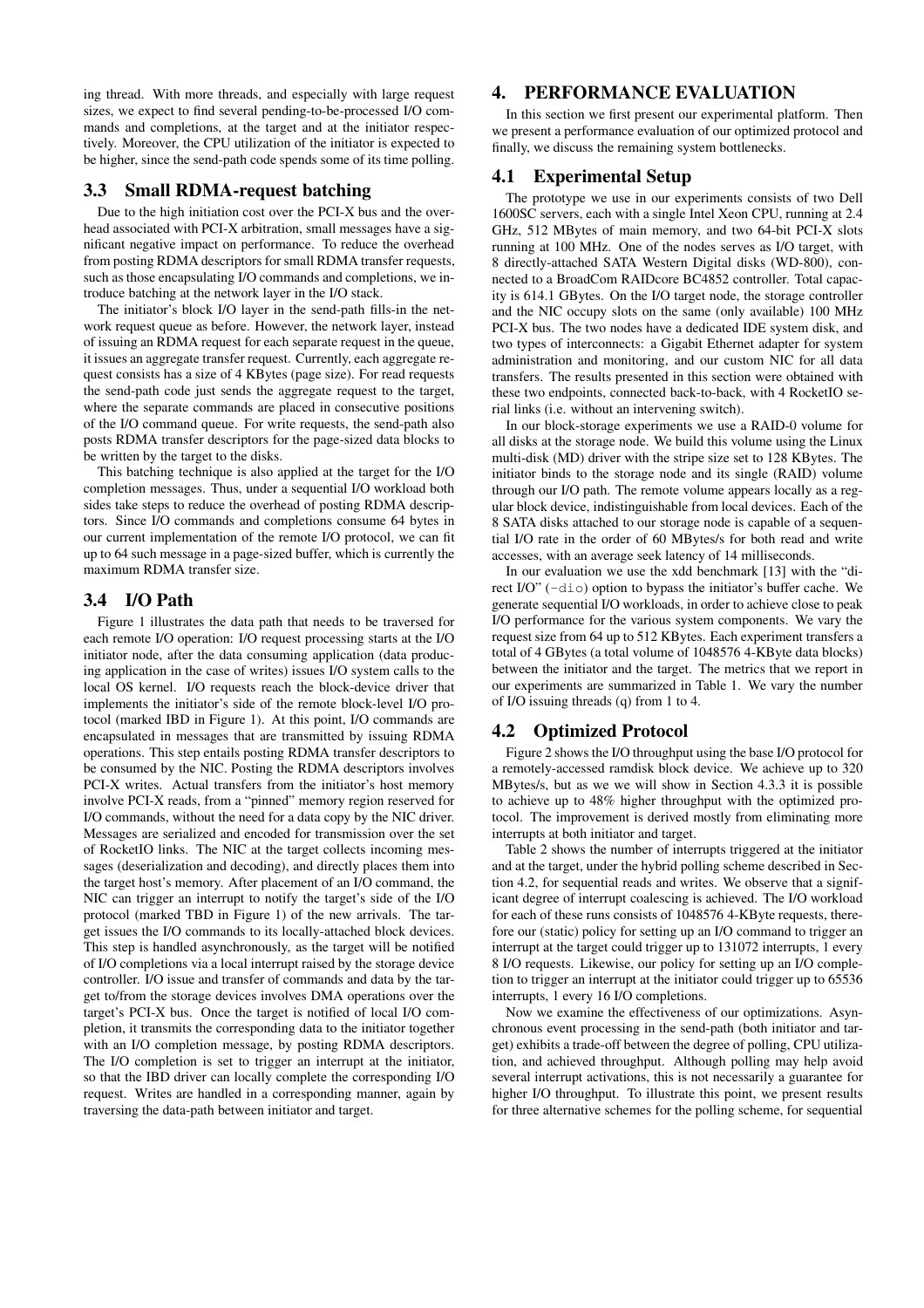

**Figure 1: Data path for remote block-level I/O.**

|          | <b>Table 1: Evaluation metrics.</b>                                  |
|----------|----------------------------------------------------------------------|
| MB/s     | I/O throughput, expressed in MBytes/sec                              |
| R-IRQs-I | interrupt count, at initiator, with sequential read workload         |
| R-IRQs-T | interrupt count, at target, with sequential read workload            |
| R-CPU-I  | CPU utilization $(\%)$ , at initiator, with sequential read workload |
| W-IRQs-T | interrupt count, at initiator, with sequential write workload        |
| W-IRQs-T | interrupt count, at target, with sequential write workload           |
| W-CPU-I  | CPU utilization (%), at initiator, with sequential write workload    |

reads issued by two concurrent threads:

- *Anticipatory* polling: The polling loop completes when the send-path code at the initiator finds an I/O completion (correspondingly, the receive-path code finds an I/O command at the target).
- *Aggressive* polling: Polling ends when at least one interrupttriggering I/O completion isfound at the initiator (correspondingly, an I/O command at the target). In other words, with this setting we spend more time waiting for an arrival, by polling even if there are currently no I/O commands or completions found.
- *Minimal* polling: After posting all pending I/O completions at the initiator, the send-path code checks only once for any arrivals of I/O completions, without explicitly checking for arrivals that would trigger an interrupt (likewise at the target).

Table 3 shows the results for each polling scheme. All schemes achieve comparable throughput levels, since in all runs the I/O target is completely saturated. We observe that with the *aggressive* scheme we greatly reduce the number of interrupts at the initiator, at the cost of significantly higher CPU utilization. The *minimal* scheme leads to almost the same behavior as the *aggressive* scheme, showing that most of the time there are pending I/O completions at the initiator (I/O commands at the target). Therefore, it makes sense from a performance point of view to anticipate their arrival and process them in-line rather than having to schedule an interrupt-processing context to handle them. The *anticipatory* setting leads to lower CPU utilization at the initiator, therefore it is our preferred setting for all the experiments reported in this paper.

#### **4.3 Analysis of Remaining Bottlenecks**

We now examine the remaining system bottlenecks. The theoretical maximum throughput of the host-NIC DMA engine is one 64 bit word at every 100-MHz PCI-X clock cycle or 762.9 MBytes/s,

assuming zero bus arbitration and protocol overheads. Practically, the maximum achievable PCI-X bus throughput is less than the theoretical peak. Using a hardware-based benchmark, we measured DMA transfer rates up to 659.2 MBytes/s from the host memory to the NIC, and up to 678.1 MBytes/s in the opposite direction. The theoretical maximum throughput when using four Rocket I/O links is two 64-bit word at every 78.125-MHz Rocket-I/O clock cycle, i.e. 1192 MBytes/s. Therefore, the maximum theoretical end-toend throughput is limited to that of the PCI-X bus.

Figure 3(a) summarizes the results from a simple user-space benchmark that measures the maximum achievable throughput. This benchmark initiates one-way transfers, i.e. without waiting for any response from the receiver, by posting RDMA descriptors in the NIC-resident RDMA request queue. After each descriptor has been posted, this benchmark checks the local notification word written by the NIC in host memory to obtain the head and tail values for the RDMA request queue, so that it can ensure that there is sufficient space for posting the next RDMA descriptor. PCI-X writecombining is enabled for the transmitting endpoint. This feature allows more efficient posting of RDMA descriptors from the host to the NIC-resident RDMA request queue. We achieve up to 626 MBytes/s, which is 95% of the practical limit for the PCI-X bus at the initiator.

To reveal the remaining system bottlenecks that are responsible for not achieving the same throughput when performing I/O we examine three "fake" configurations, each completing requests prematurely, and at a different point in the I/O path:

- *FAKE(I):* I/O operations are encapsulated into protocol messages and transmitted to the I/O target, which however is disabled. The I/O initiator unilaterally completes I/O operations, without waiting for the I/O target.
- *FAKE(I+T):* I/O operations are completed by the I/O target immediately upon reception, without actually issuing I/O re-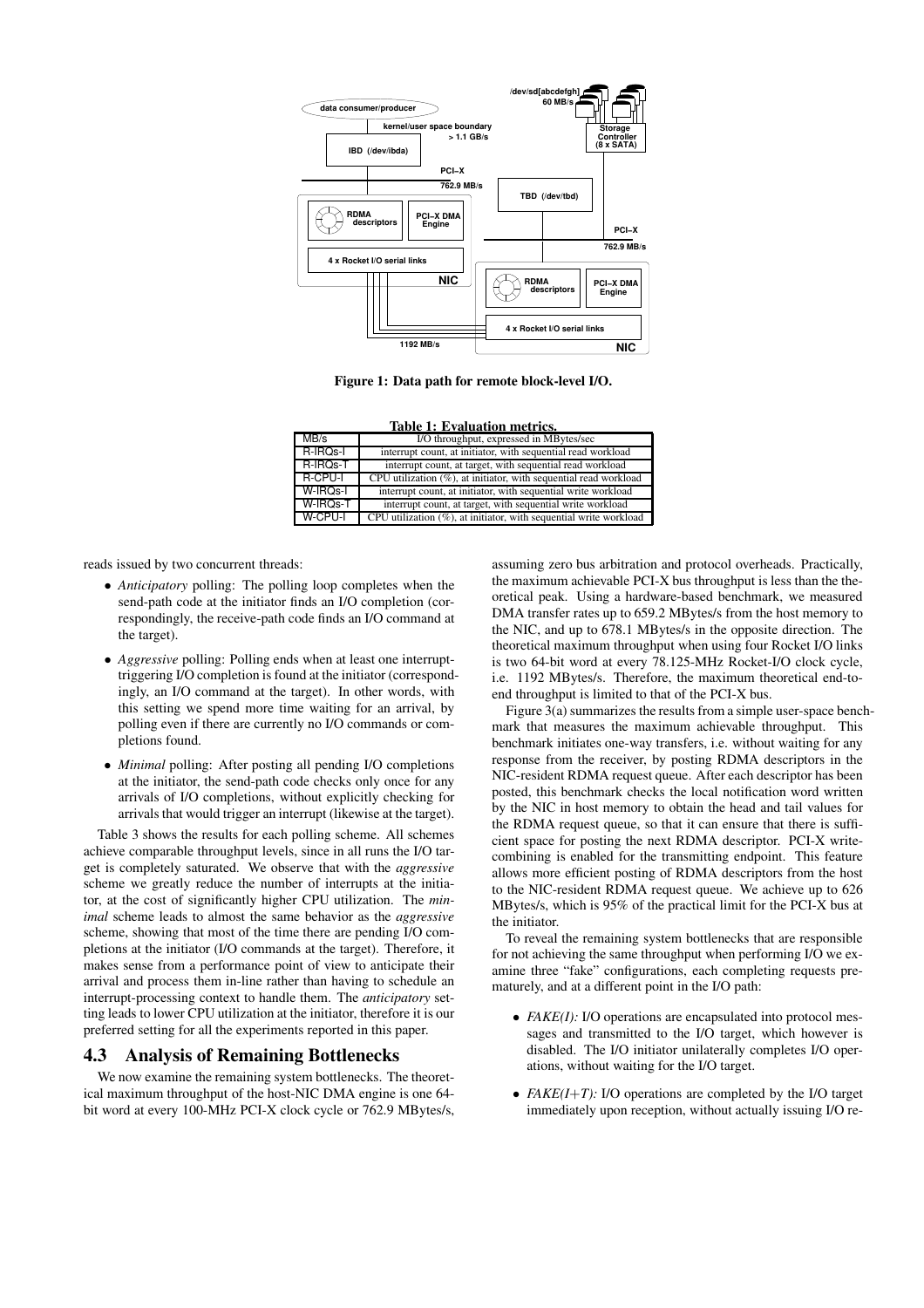

Figure 2: I/O Throughput using the base I/O protocol on a remote ramdisk, for sequential reads and writes.

Table 2: Interrupt counts (initiator, target in 1000s) and % CPU utilization (initiator) for the REMOTE(RAMDISK) configuration.

| # threads                |      |                        |      |      |      |      |      |      |      |      |                        |      |      |      |      |      |
|--------------------------|------|------------------------|------|------|------|------|------|------|------|------|------------------------|------|------|------|------|------|
| I/O size                 | 64   | 128                    | 256  | 512  | 64   | 128  | 256  | 512  | 64   | 128  | 256                    | 512  | 64   | 128  | 256  | 512  |
| $R$ -IROs-I              | 65.5 | 65.5                   | 65.5 | 57.3 | 62.2 | 38.1 | 49.1 | 41.  | 65.5 | 39.9 | 49.1                   | 41.5 | 65.5 | 40.3 | 49.1 | 41.5 |
| $R$ -IRO <sub>s</sub> -T | 65.5 | 32.7                   | 16.3 | 8.1  | 32.7 | 20.4 | 15.1 | 8.1  | 27.7 | 19.1 | 15.1                   | 8.1  | 30.4 | 19.2 | 15.2 | 8.1  |
| R-CPU-I                  | 21.4 | 25.2                   | 37.0 | 28.5 | 32.8 | 41.3 | 40.2 | 32.1 | 48.4 | 38.6 | 38.5                   | 35.2 | 45.5 | 39.8 | 32.1 | 36.4 |
| W-IROs-I                 | 65.5 | 65.5                   | 65.5 | 58.0 | 33.1 | 32.7 | 32.7 | 32.3 | 62.8 | 32.9 | 32.7<br>$\overline{ }$ | 32.6 | 63.4 | 32.9 | 32.7 | 32.6 |
| W-IROs-T                 | 65.2 | 63.7<br>$\overline{ }$ | 64.0 | 63.2 | 65.1 | 64.7 | 64.4 | 64.3 | 63.3 | 64.4 | 64.5                   | 64.4 | 64.6 | 64.5 | 64.5 | 64.4 |
| W-CPU-I                  | 23.6 | 33.9                   | 39.5 | 39.7 | 47.4 | 59.8 | 57.2 | 55.5 | 67.2 | 64.1 | 56.8                   | 56.1 | 67.2 | 58.9 | 55.8 | 56.6 |

quests to its directly-attached storage devices. The I/O initiator waits for I/O completion messages from the I/O target.

• *REMOTE(RAMDISK):* The I/O target fully implements the remote block-level I/O protocol; however, it issues I/O requests to a local block device that implements a ramdisk.

#### *4.3.1 FAKE(I)*

Figure 3(b) shows the throughput achievable with the *FAKE(I)* configuration for a sequential I/O workload consisting of write operations with sizes in the range 64-512 KBytes. This configuration serves to investigate one-way data transfer throughput, therefore it can be compared with the results show in Figure 3(a).

We observe no significant variation to the achievable throughput as the number of threads varies, when request size is equal or larger than 128 KBytes. Even with only one thread, CPU utilization at the initiator reaches almost 100%, leaving no available CPU cycles for issuing more requests. We achieve about 560 MBytes/s, or around 90% of the maximum one-way throughput of the user-level test, as shown in Figure 3(a). This corresponds to 85% of the practical limit of the PCI-X bus at the initiator.

#### *4.3.2 FAKE(I*+*T)*

Figure 4 shows the throughput achievable with the *FAKE(I*+*T)* configuration, for sequential read and write requests, with up to 4 threads. This configuration achieves up to 550 MBytes/s or 98% of the throughput achieved with *FAKE(I)*. This corresponds to 83% of the practical limit of the PCI-X bus at the initiator.

We observe a marked increase of the achievable throughput when the number of threads changes from 1 to 2, reaching the throughput achievable with *FAKE(I)*; with 3 or 4 threads, no further throughput increase is observed. With two threads, the initiator can overlap send-path processing from one of the threads with new I/O requests from user-space, effectively increasing the number of I/O requests in-flight. With more more threads this benefit is diminished due to context-switching overheads.

CPU utilization at the I/O initiator for sequential read I/O requests (Table 4) reaches up to 52%; for write requests, CPU utilization at the initiator reaches up to 78%. However, at the target side, CPU utilization peaks at almost 100%, for both read and write requests. In the case of a read I/O request, the I/O initiator has to initiate RDMA transfers for (short) I/O command messages and then to handle I/O completion message arrivals. The data from the read requests are directly placed in the initiator's host memory without burdening the CPU with any processing. However, the CPU has to handle interrupts that signal the arrival of I/O completions. In the case of write I/O requests, the initiator has to perform more work in the send-path, including the initiation of an extra RDMA operation for transferring each data page to the I/O target.

#### *4.3.3 REMOTE(RAMDISK)*

Figure 5 shows the throughput achieved with a local ramdisk, i.e. without using our remote block-level I/O protocol. The major limitation is the overhead of copying data between kernel- and user-space, as part of handling read/write() system calls. This local configuration does not entail interrupt processing at the target originating from the ramdisk block device.

Figure 6 shows the throughput of *REMOTE(RAMDISK)* for sequential I/O requests with up to 4 threads. Table 2 shows that CPU utilization for read requests reaches up to 48%; for write requests CPU utilization at the initiator reaches up to 67%. In this configuration the initiator performs the same amount of work as in the  $FAKE(I+T)$  configuration but the target has to perform memorycopy operations when processing read/write requests from/to the ramdisk block device. However, in this configuration the target still does not have to handle interrupts triggered from the block device. For most runs, the initiator's CPU utilization is slightly lower (up to 10% for reads, up to 17% for writes) in comparison with FAKE(I+T). Overall, we achieve up to 484 MBytes/s, which is 88% of the throughput achieved with *FAKE(I*+*T).*

In the next set of experiments, we evaluate the impact of interrupt processing at the I/O target, by experimenting with a RAID-0 array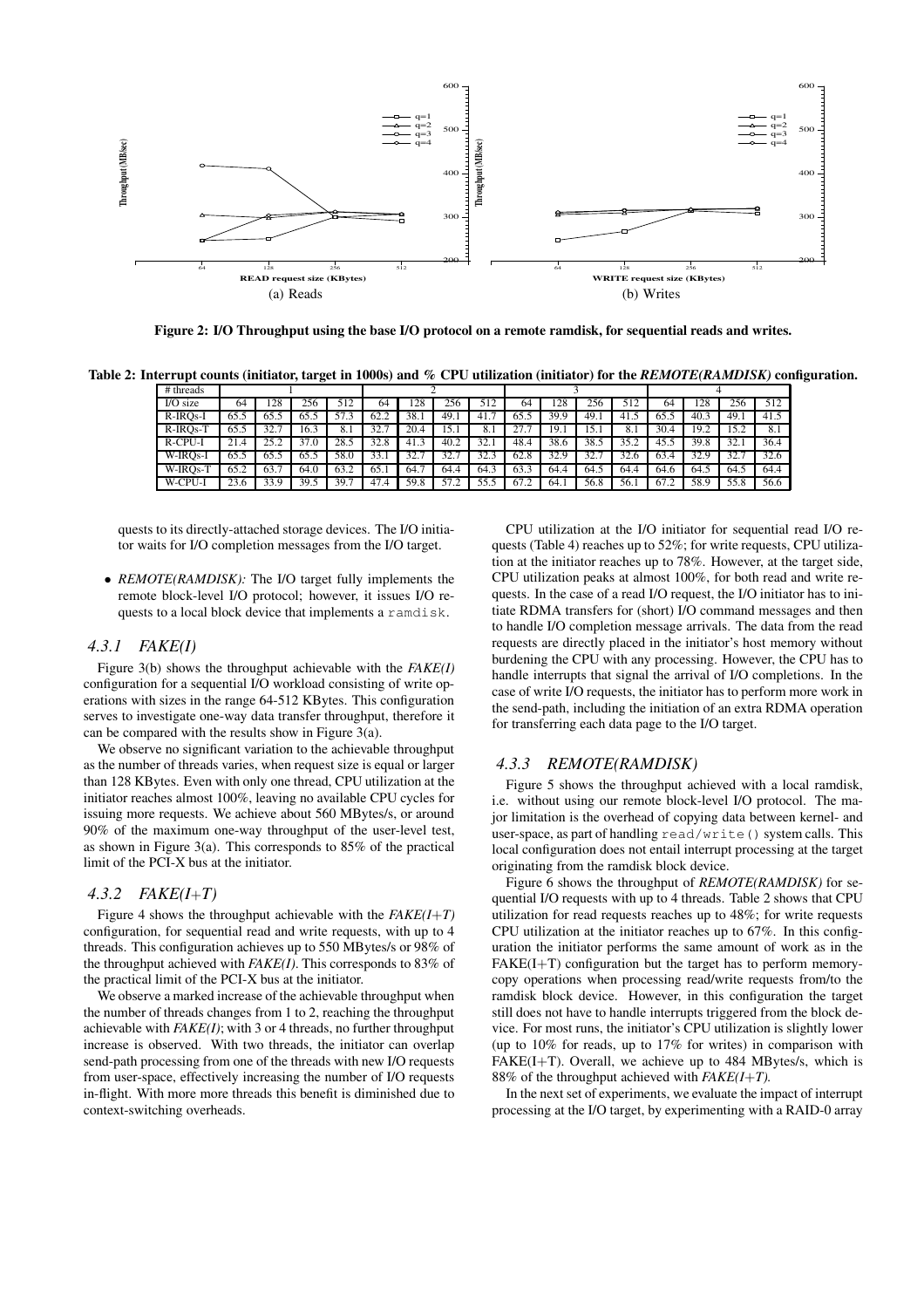

Figure 3: Throughput for base, user-level NIC communication and for the FAKE(I) configuration. Both of these experiments exhibit **one-way data flow only.**

Table 3: Comparison of three alternative settings (anticipatory, aggressive, minimal) of the polling scheme. The workload consists of sequential reads with two I/O issuing threads: Results show the number of interrupts (initiator, target) and CPU utilization (initiator) **for the** *REMOTE(RAMDISK)* **configuration (I/O size in KBytes).**

|           |           | MB/s     |       |                 | $R$ -IROs-I |       |       | R-IRO <sub>s</sub> -T |       | R-CPU-I    |       |       |
|-----------|-----------|----------|-------|-----------------|-------------|-------|-------|-----------------------|-------|------------|-------|-------|
| $UO size$ | Ant       | Aggr     | Min   | Ant             | Aggr        | Min   | Ant   | Aggr                  | Min   | Ant        | Aggr  | Min   |
| 64        | 159 3     | $-483.1$ | 483.2 | 62280           |             |       |       | 50136                 | 56831 |            | 100.0 | 100.0 |
| .28       | 467<br>y. | 478.∠    | .0    | 38 <sup>T</sup> | .6383       | 16381 | 20444 | 16374                 | 16374 | 41.7       | 41.3  | 49.1  |
| 256       | 471       | 476.2    | 475.  | 49144           | 16381       | 16386 | 5148. | 5384                  | 5797ء | 40.2       | 40.2  | 49.5  |
|           |           | 475.2    | 475.4 | 41700           | 20423       | 20432 | 8182  | 4187                  | 4174  | 30<br>ہ کر | 32.1  | 40.5  |

consisting of 8 SATA disks. We expect the additional load at the I/O target to affect the overall I/O throughput.

## **4.4 Real-Disks Configuration**

Figure 8 shows the throughput achieved when using the 8-disk RAID0 device, for sequential I/O requests with up to 4 threads. For comparison, the corresponding throughput results with the RAID0 array locally-attached are shown in Figure 7. We see that the maximum throughput in the locally-attached case is around 450 MBytes/s.

The highest I/O throughput achieved with the actual disks and including our optimizations is about 290 MBytes/s for reads and 283 MBytes/s for writes. The main reason for the reduced performance compared to the ramdisk configuration is the existence of a single PCI-X bus at the target. path between initiator and target. In particular, the target has to handle not only interrupts for I/O commands emanating from the NIC, but also interrupts triggered by the SATA storage controller to signal completion of previously posted I/O operations. Moreover, a major limitation is that both the NIC and the disk controller at the target reside on the same PCI-X bus. This bus has to be traversed twice for each I/O command: first from the storage device controller to the target's host memory, and then from the target's host memory to the NIC for transmission back to the initiator. As mentioned above, the maximum achievable throughput of our PCI-X is about 660 MBytes/s resulting in a peak end-to-end I/O throughput of about 330 MBytes/s.

#### **5. RELATED WORK**

As mentioned earlier, the NIC prototype we use and the base I/O protocol have been presented in our previous work [19, 18]. That previous work established the baseline performance for our system. In this paper, we present and evaluate optimizations for asynchronous event processing and request batching that significantly improve I/O throughput. We also analyze the remaining system bottlenecks by instrumenting our working prototype.

RDMA [25, 1, 11] has become a core capability for low-latency, high-throughput interconnects. The authors in [15] evaluate the performance characteristics of 3 types of RDMA-capable interconnects: Myrinet [7], Quadrics [24, 23], and Infiniband [1]. The evaluation in [15] also explores the implications of completion notification and address translation capabilities in the NIC. The evaluation in [16] shows the performance advantages of implementing an Infiniband NIC over a serial, point-to-point interface (as in PCI Express), over the more common local I/O bus architecture (as in PCI-X). This evaluation focuses mostly on MPI workloads.

Previous work has shown that interrupt cost can be extremely high in high-performance networks [26] and that it is important to reduce the number of interrupts. Interrupt silencing has been used in the past in lower speed interconnects [30], where interrupt cost is not as important. In our work we design and implement this technique on a faster interconnect and also evaluate in detail its impact on system performance. Request batching has been used in various contexts. Our approach does not delay messages, but rather notifies the receiver that "more will follow" so it may wait before taking specific actions. Unlike previous work, we examine the effectiveness of this technique with respect to remote disk scheduling. Finally, although previous work has presented protocols for access to remote storage [30], our work quantifies the effect of various aspects in modern, serial-link based interconnects.

Previous work has examined the benefits from using RDMAcapability for improving the performance of storage systems. RDMAassisted iSCSI [17] uses Infiniband to reduce host overheads. PVFS2 over-Quadrics [29] uses Quadrics to improve the performance of the PVFS2 parallel filesystem. Our work focuses on low-level overheads such as interrupt processing, and also the overlap of sendpath and receive-path processing due to the asynchronous nature of the remote I/O protocol interactions.

The authors of [28] present a method to reduce interrupts in the NIC based on a constant-period polling scheme. The authors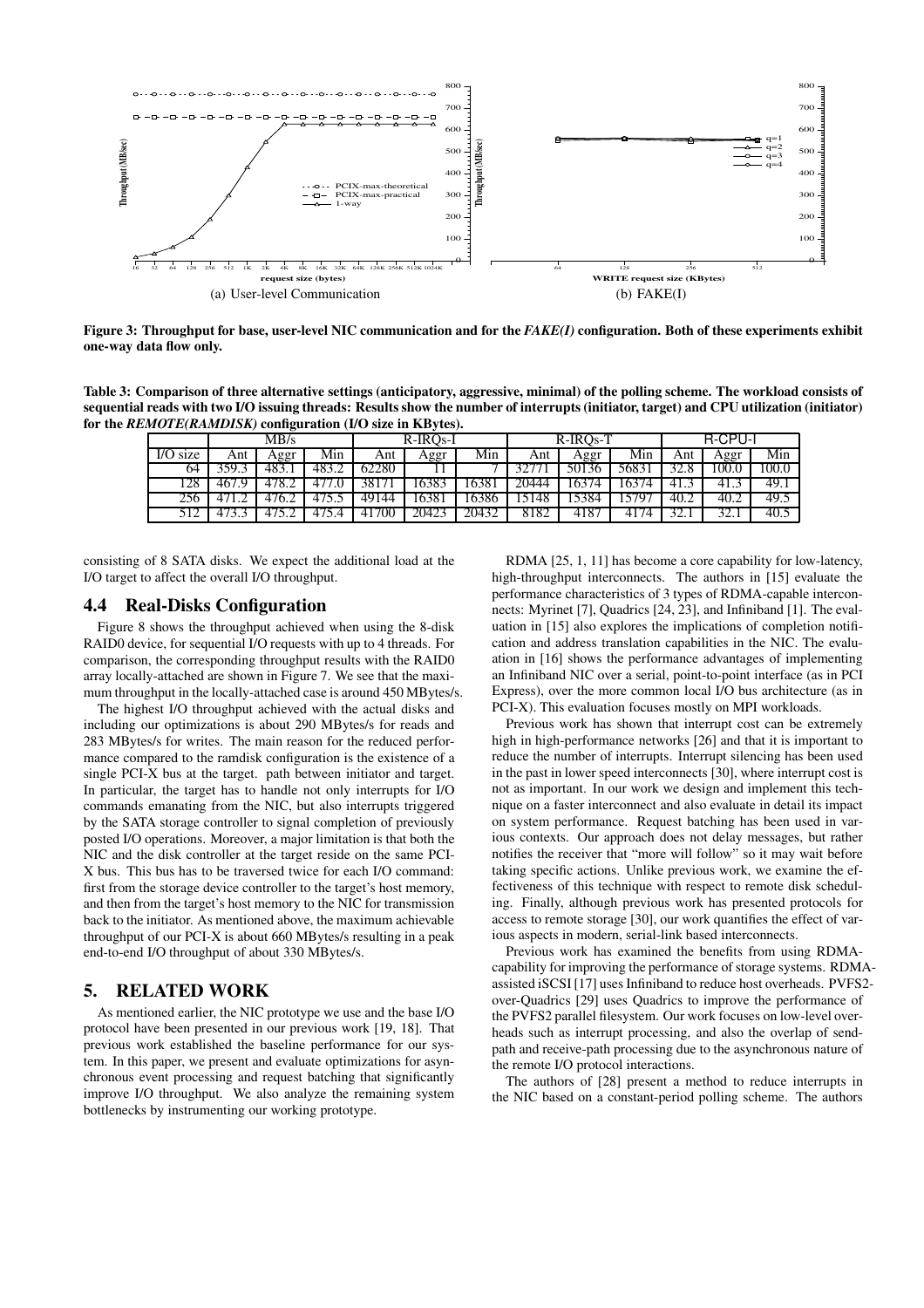

**Figure 4: I/O Throughput for the** *FAKE(I*+*T)* **configuration.**

| threads                                |             |              |           |        |          |      |      |       |             |            |       |            |         |          |            |      |
|----------------------------------------|-------------|--------------|-----------|--------|----------|------|------|-------|-------------|------------|-------|------------|---------|----------|------------|------|
| KB)<br>72<br>I/O<br>size               | 64          | 120          | 256       | ັ້     | 04       | -40  | 256  | JIZ   | 64          | 128        | 256   | ' 1 4      | ∸י<br>ັ | 1 Z O    | 256        | ັ້   |
| $\mathscr{C}_0$ .<br>R-CPU-I           | 18.         | 24.1         | ້ີ່       | .<br>◡ | ر .<br>◡ | 20.2 | 44.U | 44.U  | ے ۔ ب       | 48.1       | 44.5  | Δ.<br>т∠.∪ | 50.2    | 46.9     | 47<br>12.U | 43.1 |
| $\mathscr{C}_o$<br>w-c<br>CPU<br>. •−∪ | IX.<br>10.7 | 74<br>$-1.1$ | 26.<br>~∙ | .      | .        | т. т | v.v  | v., 1 | $\sim$<br>. | $\sim$ . 1 | O<br> | - 66.      | -82.6   | 70<br>o. | -<br>1.U   | 68.5 |

**Table 5: Summary of I/O throughput scores for various configurations.**

| configuration          | MB/s       | reference point                           |
|------------------------|------------|-------------------------------------------|
| <i>FAKE(I)</i>         | 560        | 626 (one-way PCI-X transfers from memory) |
| $FAKE(I+T)$            | 550        | $560$ ( <i>FAKE(I)</i> )                  |
| <b>REMOTE(RAMDISK)</b> | 474        | 550 $(FAKE(I+T))$                         |
| REMOTE(8-SATA-RAID0)   | <b>290</b> | 474 (REMOTE(RAMDISK)),                    |
|                        |            | 450 (local RAID0)                         |

in [10] presents an adaptive polling scheme that reduces the number of interrupts in the NIC at high network loads. The polling period is determined based on measurements of packet inter-arrival times. Similarly, [22] presents a polling mechanism to be used at high network loads instead of triggering an interrupt per packet arrival. Each activation of the polling thread is assigned a packet quota for fairness purposes. In our work, due to the statically-enforced batching of interrupts, by both initiator and target, not all of the incoming messages are set to trigger an interrupt. Moreover, messages are set to trigger interrupts in the NIC as defined by a remote I/O protocol (rather than a "flat" stream of network packets), which enables us to apply a polling scheme based on the idea of anticipating the arrival of interrupt-triggering protocol messages while still in the initiator's send-path, after posting commands, or in the target's receive path, after posting completions.

Performance studies of sequential I/O workloads are presented in [27, 8]. These studies include measurements throughout the I/O data path, for a stand-alone I/O server. An important finding from these studies is that although the sequential I/O throughput of disks and controllers has been increasing, the performance bottleneck has shifted to the system backplane (PCI bus for these studies), which has not scaled up. In our work, we focus on a networked storage system, and include in our study performance effects from the NIC and its interaction with the storage subsystem.

## **6. CONCLUSIONS**

Networked storage systems are a main trend in providing scalable, cost-effective storage. Such systems rely increasingly on commodity nodes equipped with multiple disks and interconnected with commodity system area networks. Our previous work [19] has ex-

amined the overheads associated with remote block-level I/O. Our platform uses a NIC that provides support for remote DMA operations and a base I/O protocol stack that has already been optimized for remote I/O. This work has shown that, although today all hardware components in the I/O data-path are capable of high throughput, commodity networked storage systems are not able to fully deliver this level of performance to storage applications.

We present optimizations for reducing asynchronous event processing overheads and for batching small requests dynamically at the network layer in the I/O stack. Table 5 summarizes the throughput levels achieved with the various configurations discussed in this Section. For each configuration, this table also shows the corresponding reference point. Our optimized protocol achieves about 474 MBytes/s in a remote ramdisk configuration, compared to the 320 MBytes/s of the base protocol. We then examine the remaining bottlenecks in detail. We use our working prototype and a ramdisk device to create "fake" protocol configurations that expose parts of the protocol that are responsible for significant overheads. By studying a remote ramdisk configuration, We find that up to the point where the target has to generate I/O completions to be sent back to the initiator (together with data blocks in the case of reads) we can achieve about 474 MBytes/s. However, at this point the I/O target's CPU is saturated. Finally, we examine a configuration with real disks, and we find that throughput increases from 200 to 290, by about 45%. In this configuration, the bottleneck for further improving throughput is the single PCI-X bus at the target side.

Overall, we find that although commodity storage systems have potential for building high-performance I/O subsystems, traditional network and I/O protocols are not adequate. We show that redesigning the I/O protocol layers around mitigating the effects of small messages and asynchronous event processing on modern com-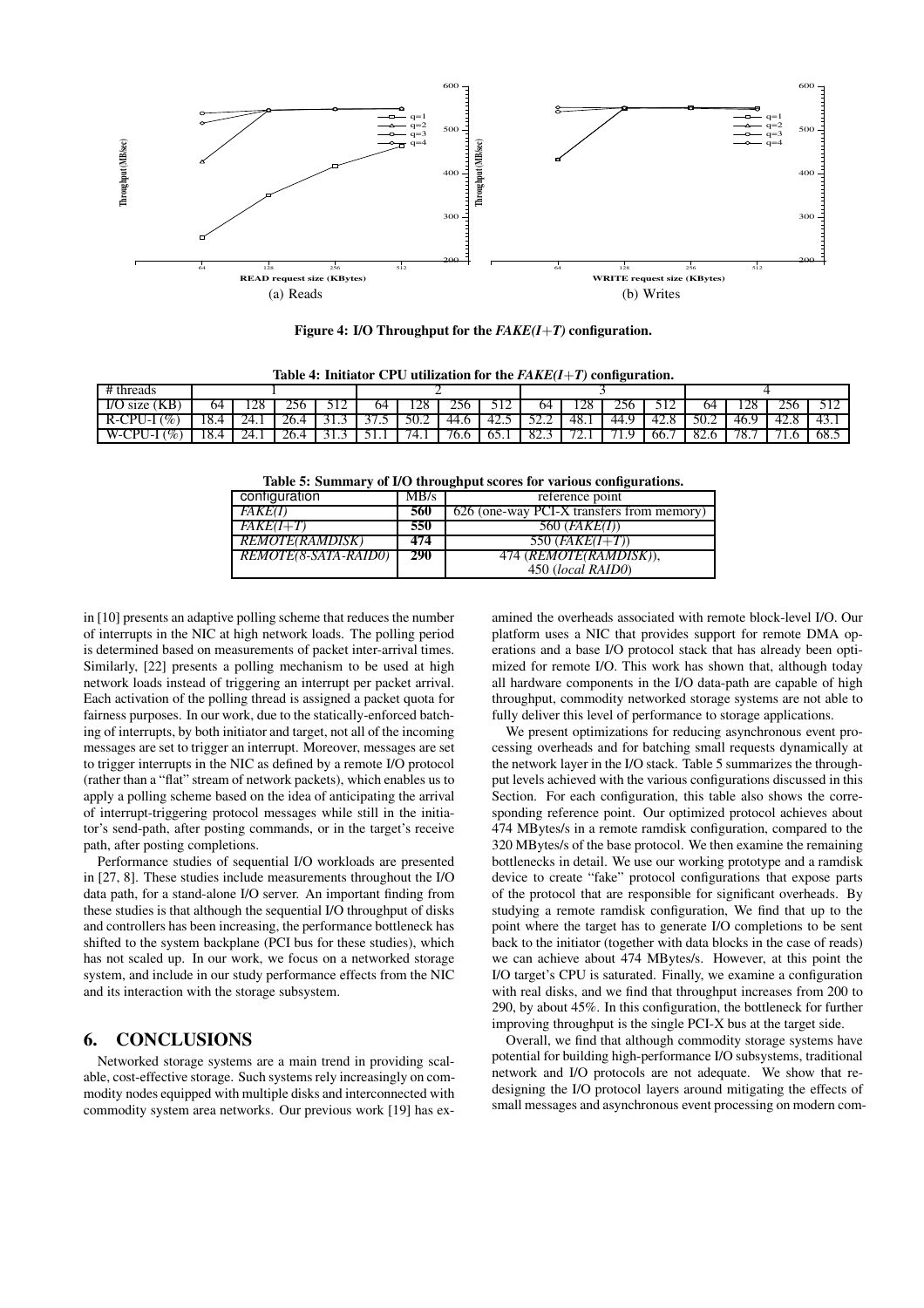

**Figure 5: I/O Throughput for the local** *ramdisk* **configuration, as measured at the I/O target.**



**Figure 6: I/O Throughput for the** *REMOTE(RAMDISK)* **configuration.**

modity architectures and interconnects improves performance within 28% of the hardware limits. Finally, as CPU cycles are an important resource in application servers (initiators), we believe that future work should concentrate on achieving similar levels of performance but at lower CPU utilization.

# **7. ACKNOWLEDGMENTS**

We would like to thank the members of the CARV laboratory at ICS-FORTH for the useful discussions. We are indebted to George Kalokairinos, Aggelos Ioannou, and Manolis Katevenis for enabling this work by providing a working network interface. We thankfully acknowledge the support of the European FP6-IST program through the UNIsIX (MC EXT 509595) project, and the HiPEAC Network of Excellence (NoE 004408).

## **8. REFERENCES**

- [1] An Infiniband Technology Overview. Infiniband Trade Association, http://www.infinibandta.org/ibta.
- [2] Chelsio Communications. http://www.chelsio.com.
- [3] Mellanox Technologies. http://www.mellanox.com.
- [4] Myri-10G Overview. http://www.myricom.com/Myri-10G/overview/.
- [5] Rocket I/O User Guide. Xilinx Inc, http://www.xilinx.com/bvdocs-/userguides/ug024.pdf.
- [6] D. Anderson, R. Budruk, and T. Shanley. *PCI Express System Architecture*. Addison-Wesley Professional, 2003.
- [7] N. Boden, D. Cohen, R. Felderman, A. Kulawik, C. Seitz, J. Seizovicm, and W. Su. Myrinet: A Gigabit-per-Second

Local-Area Network. *IEEE Micro*, 15(1):29–36, 1995.

- [8] L. Chung, J. Gray, B. Worthington, and R. Horst. Windows 2000 Disk I/O Performance. Technical Report MS-TR-2000-55, Microsoft Research, 2000.
- [9] D. Dalessandro, P. Wyckoff, and G. Montry. Initial Performance Evaluation of the NetEffect 10 Gigabit iWARP Adapter. In *Proceedings of the RAIT Workshop (in conjunction with the IEEE International Conference on Cluster Computing)*, 2006.
- [10] C. Dovrolis, B. Thayer, and P. Ramanathan. HIP: Hybrid Interrupt-Polling for the Network Interface. *ACM OS Review*, 35(4), 2001.
- [11] D. Dunning, G. Regnier, G. McAlpine, D. Cameron, B. Shubert, F. Berry, A. Merritt, E. Gronke, and C. Dodd. The Virtual Interface Architecture. *IEEE Micro*, 18(2):66–76, 1998.
- [12] B. Hausauer. iWARP: Reducing Ethernet Overhead in Data Center Designs. *CommsDesign*, Feb. 2004. http://www.commsdesign.com- /article/printableArticle.jhtml?articleID=51202855.
- [13] I/O Performance Inc. The xdd I/O Benchmark. http://www.ioperformance.com.
- [14] C. Jurgens. Fibre Channel: A Connection to the Future. *IEEE Computer*, 28(8), 1995.
- [15] J. Liu, B. Chandrasekaran, W. Yu, J. Wu, D. Buntinas, S. Kini, and D. Panda. Microbenchmark Performance Comparison of High-Speed Cluster Interconnects. *IEEE Micro*, 24(1):42–51, 2004.